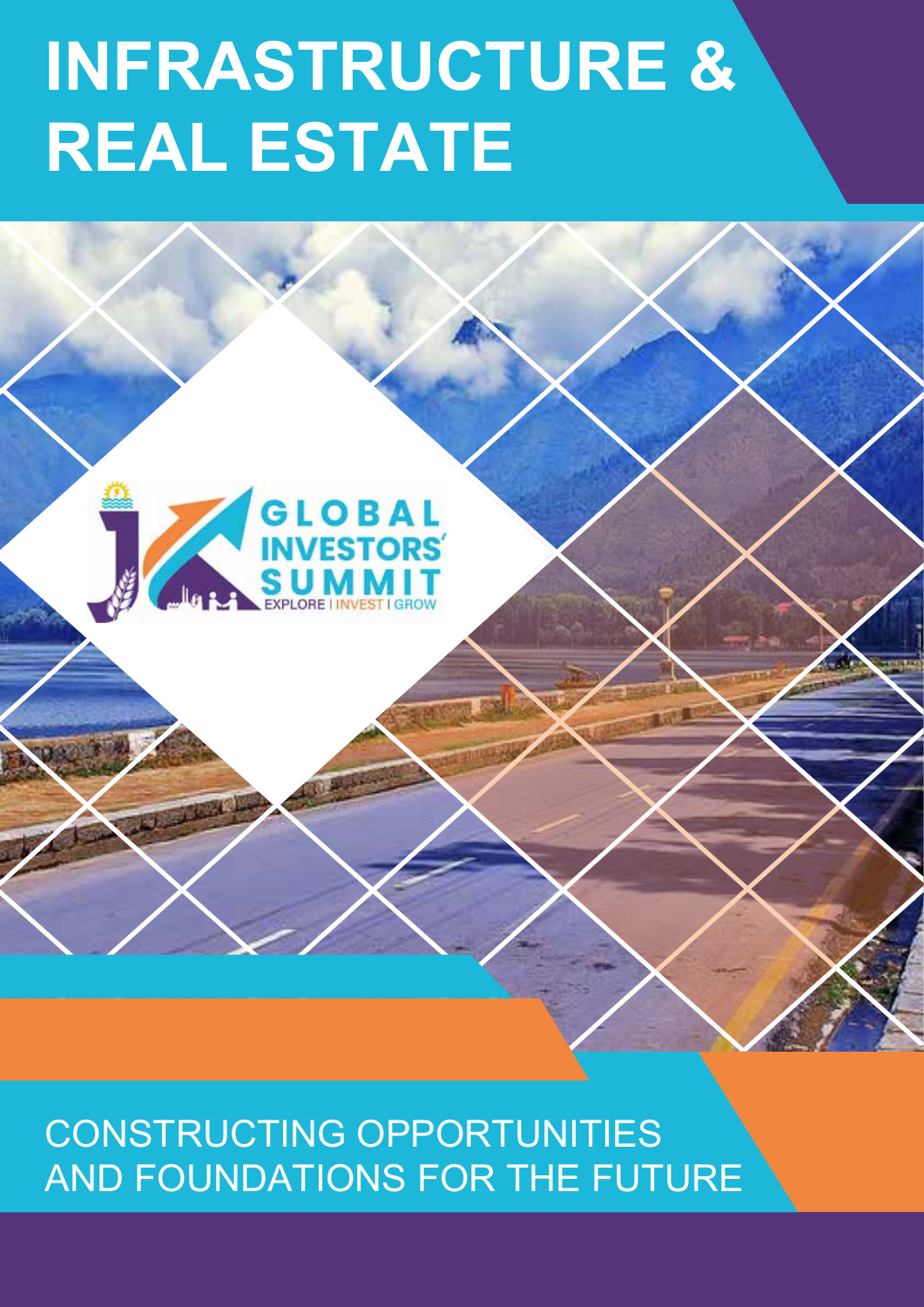## **Advantage Jammu & Kashmir**



- 1-2 Lakh houses by 2022 under GoI's Housing for All
- New Satellite Township

### **Airports**

Target/Requirement :

- 2 Green field airport required, 1 in Jammu & 1 in Kashmir
- Land already identified in Jammu

Target/Requirement :

- 48 Kms (Jammu & Srinagar City by 2025)
- Project cost 9500 Cr. at current prices.

### **Roads & Highways**

Target/Requirement : 1000 Kms by 2021-22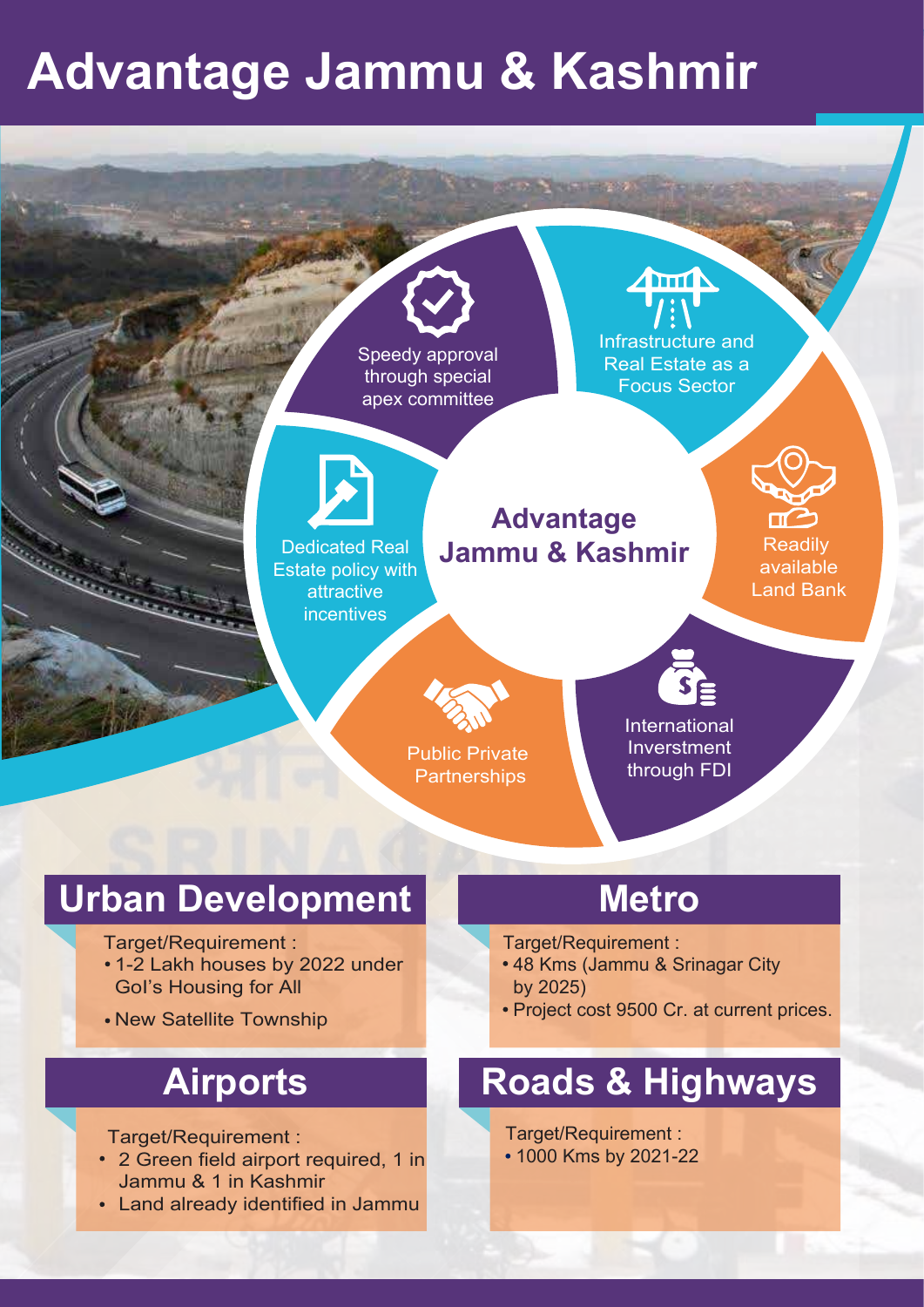## **J&K Infrastructure Scenario**

#### **Roads & Highways**



- > Total length of the road network in the UT is 35,289 Kms as of 2018.
- UT has more than 2,264 kms of National Highways
- There are 2,497 eligible unconnected habitations under PMGSY in the UT. Out of the total eligible habitations, 2,214 have been sanctioned and 1,754 connected.

#### **Railways**

Railways: 356 Km railway track connects Jammu –Srinagar- Baramulla. A 111 km section of the railway line between Katra to Banihal is under construction.



Light Rail Transit System planned in Jammu and Srinagar. Total length 48 kms. .

#### **Urban Infrastructure**



- Under the smart city project, two cities in theUT have been identified- Jammu and Srinagar.
- Under the AMRUT (Atal Mission for Rejuvenation and Urban Transformation) Mission, Jammu, Srinagar and Anantnag has been selected.

#### **Airports**

- $\triangleright$  At present there are only two Airports in Jammu & Kashmir namely Srinagar (International) & Jammu Airport
- In 2018-19\*, the total number of passengers recorded in Srinagar, Jammu were 2,503,821 & 1,213,258 respectively.

#### **J&K Real Estate Policy 2020 Snapshots**

 $\blacktriangleright$ 

- Cross subsidization by allowing up to 10% of CLU for affordable housing projects.
- 100% exemption on stamp duty for EWS/LIG.
- 100% exemption from land use change fee.
- 100% exemption permission, construction and processing fee.
- Purchasable FAR 0.2 of permitted in addition to basic FAR..
- Ease of Doing Business for time-bound Clearances.
- Emphasis on Public Private Partnerships.